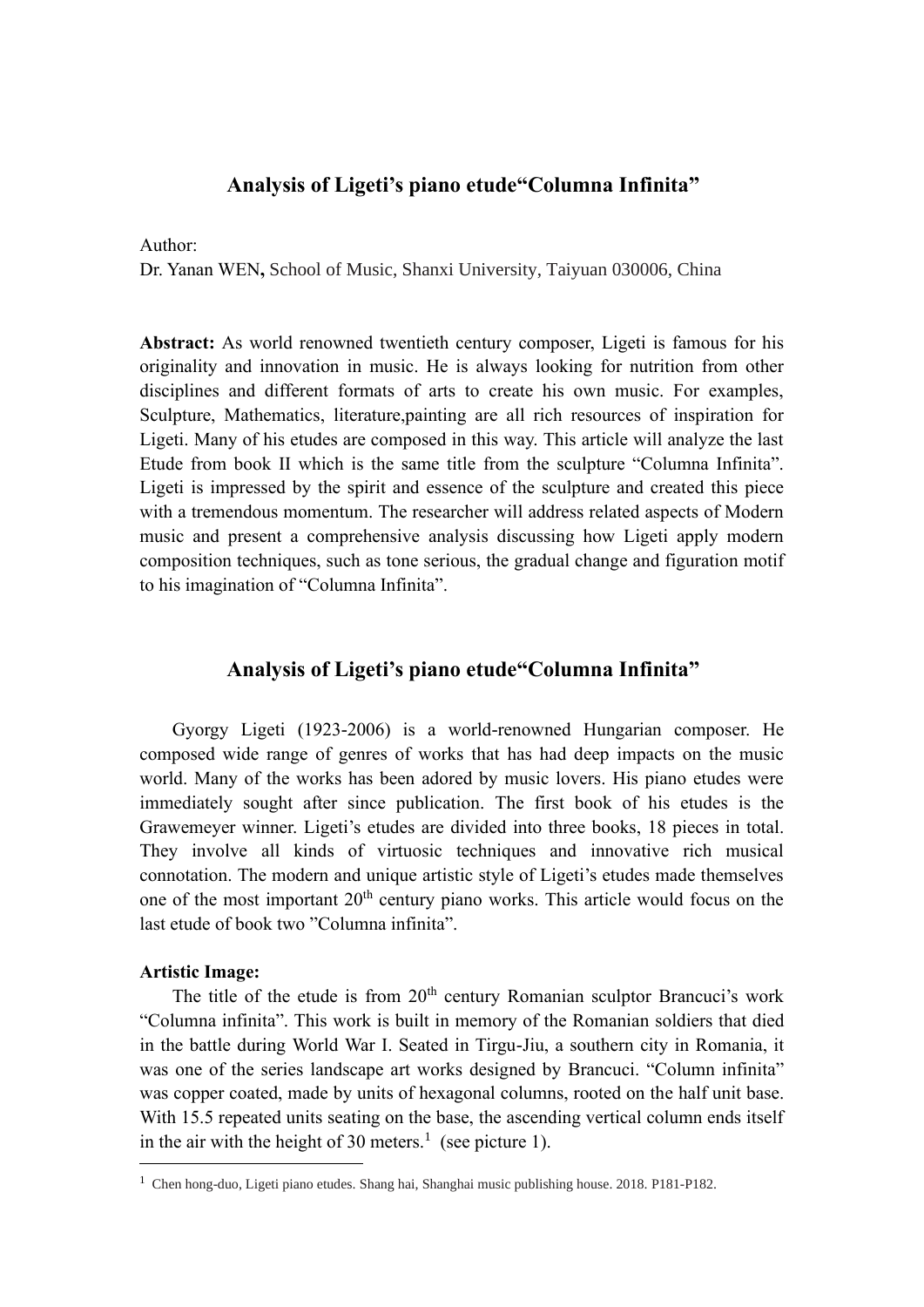

As the picture 1 shows, it is a simple and symbolic sculpture. By placing repeated units on each other, it expresses an infinitely ascending gesture. The enormous energy it contains is intimidating. Ligeti, as a composer, was deeply attracted by this work and used this title as the title of his own etude. If you check through the whole piece, you would feel no prominent melody, complicated rhythm, clear sense of color or clarified layers of voices. You could only feel the tremendous streams of sound. However, it was meticulously constructed by the composer no matter how chaotic it seems. On Ligeti's mind, "music is not for daily life, art is artificial, it is man-made, 'enclosed'. It must be carefully built, with no lack of poetic feeling...complicated and sophisticated, not 'minimalist', but 'maximalist'!"<sup>2</sup>

By comparing these two works, they both express themselves in extremely modern and abstract ways. Both of them are masterpieces with a lot of refinement. When we come to the details of composing techniques, what kind of relationship could we find between musical language and sculpture? What kind of inspiration had Ligeti got from this sculpture?

Firstly, we need to analyze the sculpture work to search the possibly related connections with this etude. The sculpture shows the following features:

<sup>&</sup>lt;sup>2</sup> Richard Dufallo, Tracking: Composers Speaks with Richard Dufallo (New York: Oxford University Press, 1989), p. 334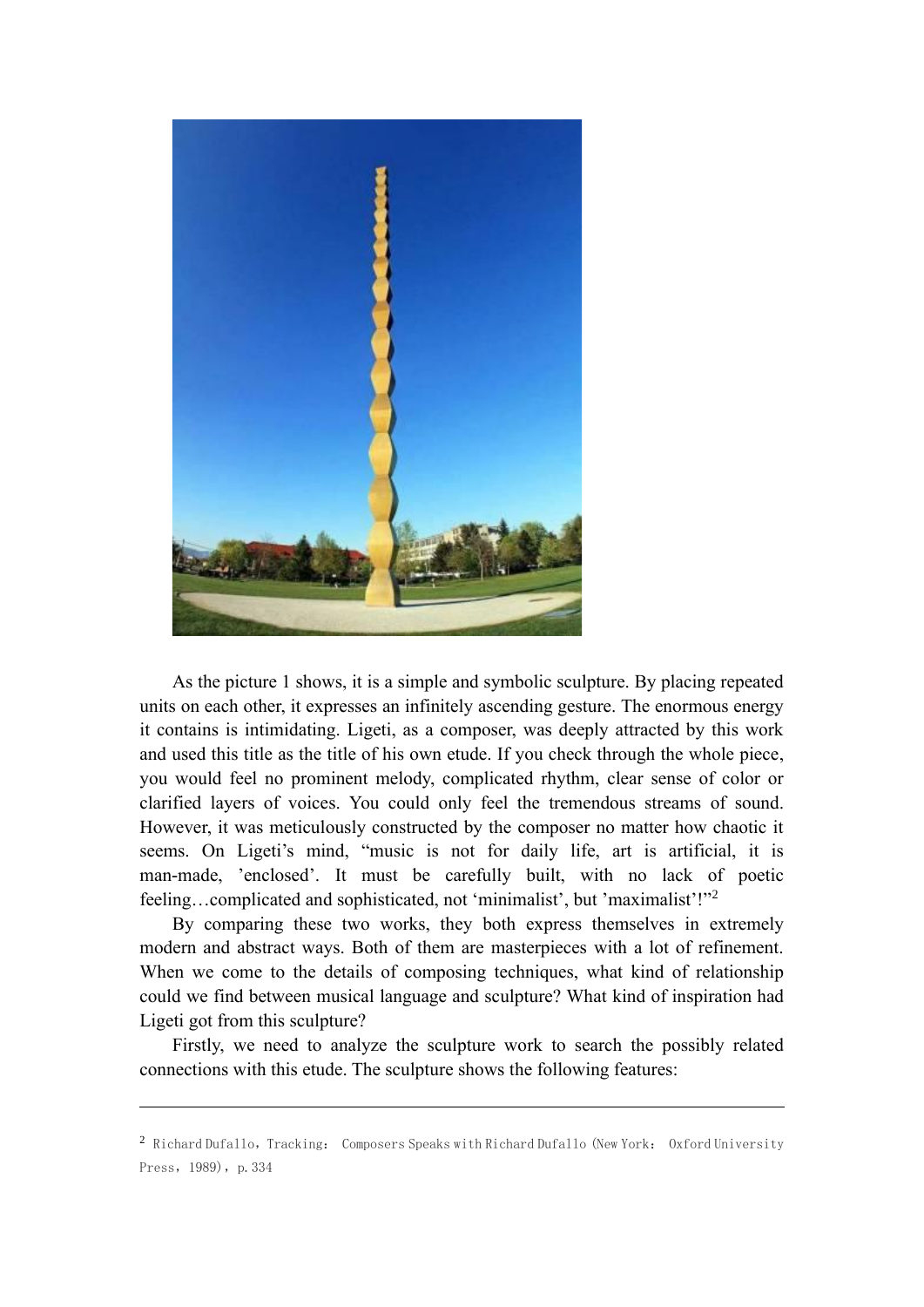- (1) Unicity. The sculpture is consist of repeated units of hexagonal columns with no decoration, and using unified color.
- (2) Repeatability. The same unit multiplied by 15 times, Even the base is repetition of the half unit.
- (3) Sense of movement. After the units being piled up, trim lines on the sides are like waves moving from bottom to top of the sculpture.
- (4) Sense of heaviness. Built by metal that was copper coated.
- (5) Direction. Vertical, ascending to the sky.
- (6) Sense of Illusion. It gives the observer the feeling of endlessness.

How did Ligeti absorb these features and express his feeling using the medium of music? In macroscope, the rhythm of this etude is monotonous. The whole piece has no clear sense of phrasing. Through the moving of the musical line to higher and higher pitches, it depicts the ascending gesture. The composer masterly used polyphonic texture in this piece to reveal the multiple trim lines of the sculpture. The undulating figurations of the piece perfectly match the waving figuration of the trim lines of the sculpture. Ligeti used thick and turbid texture to represent the metal and column quality of the sculpture. In the following passages, the researcher will analyze each specific musical features, and the way techniques and expressions Ligeti used to build "Columna infinita" on his mind.

#### **Rhythm**

The rhythmic pattern of this etude is very concise, which is strikingly different from Ligeti's other etudes. In this etude, most of the rhythm is simple and unified. Through out the etude, the synchronous vibration of the quavers is the fundamental rhythmic pattern. There is only one passage using polyrhythm from measure 27 to 38. By setting fast tempo, the quavers become very dynamic and mechanical. In terms of pulsation, the time signature of 16/8, the division of bar lines and the notes-grouping suggests a steady pulsation by the unit of even multiple of quavers. However, Ligeti subtly differentiated the entrance and exit of the phrases, by constantly readjusting the phrases' beginning and ending point with new placement of the beats. For examples, on the downbeat or off the downbeat, on the odd or even number's beat, which arouses the sense of instability and dislocation. As we can see, the simplicity and impetus achieved from the rhythmic pattern artfully expressed the simple and motile spirit of the sculpture .

#### **Polyphony**

This texture of this etude is polyphonic. There are two voice complexes disposed on two hands, each hand controls one complex. According to the legato lines marked above the phrases, there are ten sentences in the right hand and twelve sentences in the left hand. Ligeti deliberately designed the figuration with alternation between the single note and multiple notes. By doing so, two complexes are embedded with each other. When right hand is single note, the other hand is multiple notes and vice versa. As a result, the contour and border area of two voice complexes become zigzag. Each of the them turns into a "belt" with a regularly varying width. This tight relationship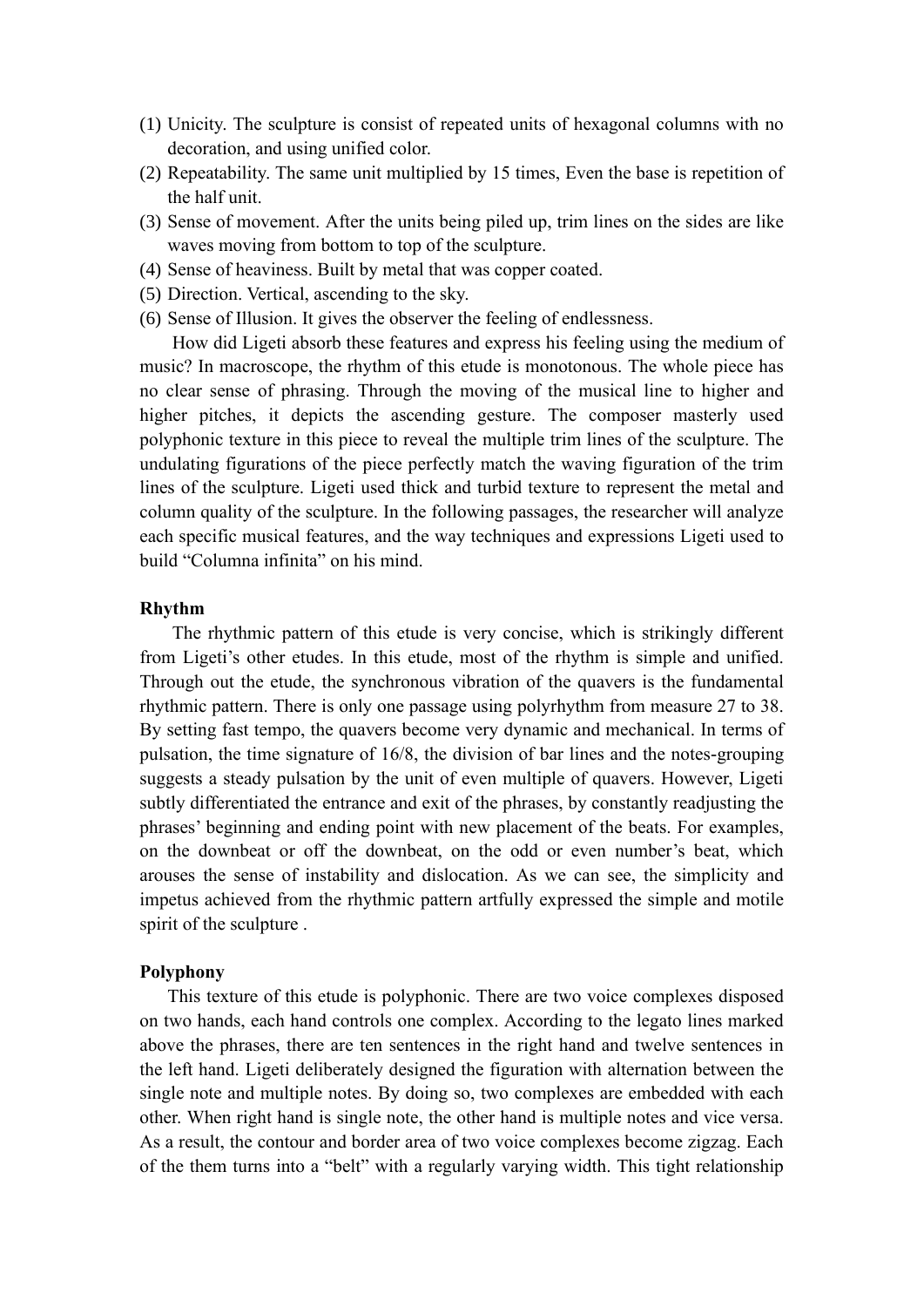between voice complexes makes the vertical sonority very tense.

## **The horizontal construction**

### (**1**)**The application of tone series and gradual development**

The pitches' construction in horizontal direction is an essential feature in this etude. Ligeti incorporated tone series in the development. For the asynchronism between two voices complex, such as the polyphonic texture, different length of sentences and structural points of phrases, this article will focus on single hand's voice complex to discuss the pitch construction in horizontal direction.

On a macro scale, Ligeti used gradual change of tone series to make progression in musical construction. All of the pitches appeared in every four quavers constitute one tone series. This observation is based on following reasons: the tempo marking, the given time signature, the composer's hint of bar line, and the figuration motif. Firstly, the tempo is marked half note as the unit beat with the tempo of 105 in metronome. Ligeti also wrote "Presto possibile, tempestoso con fuoco". This means a rather fast tempo especially for the half note with the minimal beat of eighth note. It indicates that the composer intended to let the music flow in a larger scale pulsation. Secondly, the time signature of 16/8 and the bar lines both suggest the musical construction is rooted in even multiple numbers of quaver. Another convincing evidence for this assumption is the presence of the figuration motif, every four quavers conduct a regular growth and variation(will be discussed in later paragraph). As the result, this article choose the half note as the unit for analysis of tone series.

The tone series provide the pitch materials and interval contents for this piece. Each tonal series distinguishes from each other by its pitch content, the number of pitches and interval relationship, especially the semitone, whole tone and other intervals. For instance, Ligeti used seven tonal series in the first sentence on right hand. They are (0, 2, 4, 6), (0, 2, 4, 6, 7), (0, 2, 4, 8), (0, 2, 3, 4, 6,8),(0,1,3,5,7),(0,1,3,5,7,9,11),(0,1,3,5,6,9)

In general, these tone series all contain the whole tone component, at least two whole tones involved (in series 3), at most five (in series 6). Meanwhile, there are two differences overall in these seven tone series: the first difference is the amount of pitches, the shortest series is tetrachord series, and longest series is hepta-chord series; The second difference is the interval content: some tone series are pure whole tone series (in series 1); some tone series applied a few semitones within whole tones (in series2,4,5,6); some tone series combined various intervals such as semitone, whole tone and minor triad (in series 7). When comparing these series, every tone series is not the same and has their own pitches' characteristic. Moreover, the neighboring series exhibit an organic relationship in evolving. While keeping most of the pitches in the old series, Ligeti manipulated a few intervals higher or lower, to obtain updated pitches material in new tones series. Some of other manipulation also applied, such as increasing or deleting a few pitches, taking pitches for a transposition before minor adjustment. All of these techniques are for the purpose of tone series' gradual change. Taking the first sentence on right hand for an example, see example 1.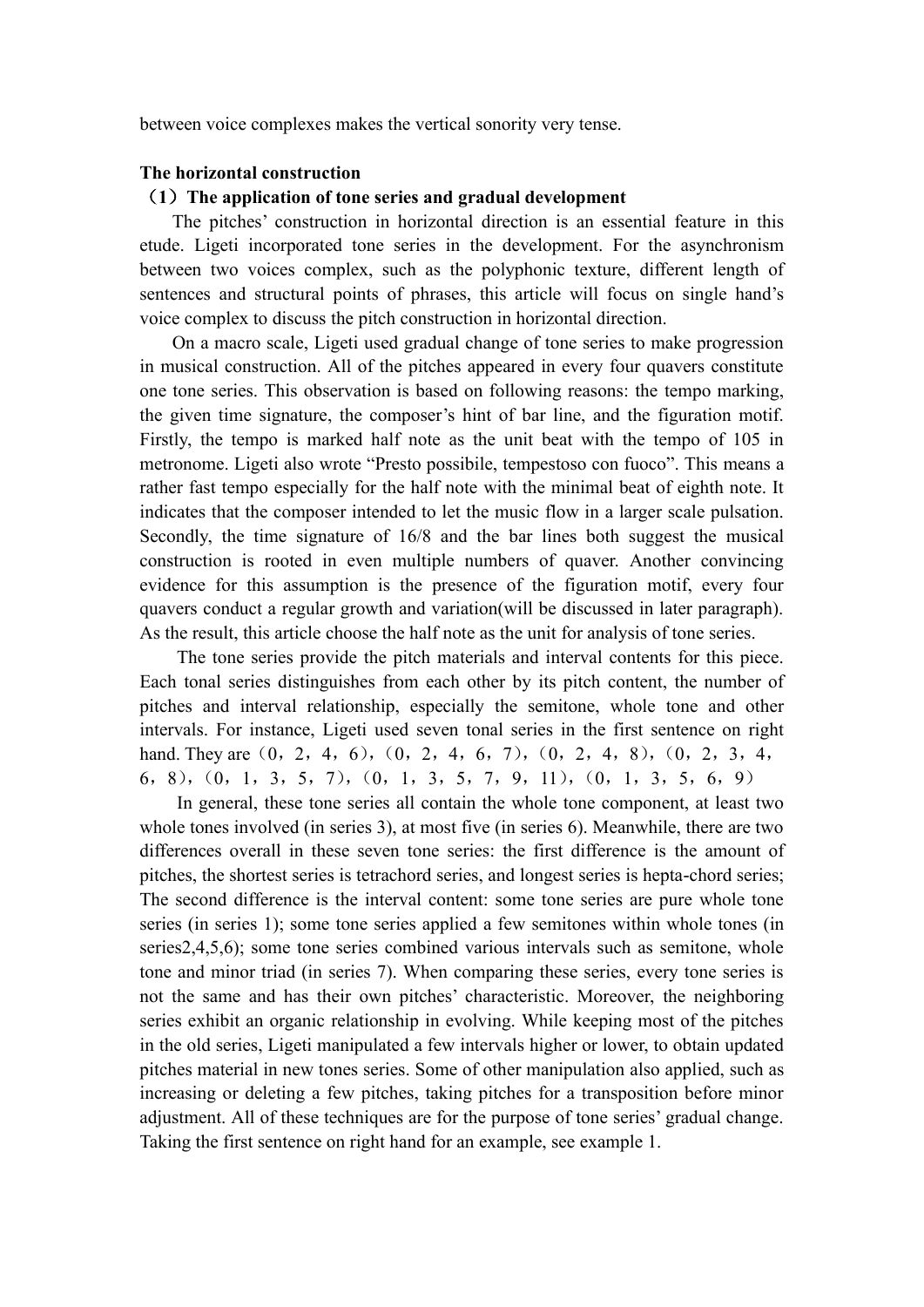

Example1: (measure1-3)

As we can see, the common tones of the first tone series and the second is C D E, of the second tone series and the third is d  $e \# f$ , of the third series and the fourth is  $e \# f$ b flat, of the fourth tone series and the fifth is g a flat b flat c1, of the fifth tone series and the sixth is g a flat b flat c1 d1, of the sixth tone series and the seventh is c1 e1 #f1. Each pair of neighboring tone series has the common tones while varying the other pitches. It helps to renew the whole pitch material so that the upcoming common tones also keeps updating.

This technique of gradual change makes no auditory gap during the alternation of tone series. However, while fusing new pitch content with the old, the subtle change of colors is produced. After a complete progression of the first sentence, the beginning tetrachord tone series becomes the hexachord tone series in the end which are very different from each other in many aspects. Moreover, by the accumulation and alternation of tone series, the entire sentence achieves ascending motion, the tone series from low register at beginning reaches to the high register in the end of the sentence. The seemingly striking differences come from this kind of closely gradual change.

Why did Ligeti favors the principle of gradual change in construction? Comparing with the sculpture, the sculpture is constructed by the constant repetition of the same hexagon column. Ligeti chose the technique of gradual change to imitate the use of repetition. This composing technique not only ensures the newly required pitch materials but also obscured the differences of sound, which makes the music sounds like a "repetition".

# (**2**)**The micro variation of chords**

 The gradual change of tone series happens in the unit of half note horizontally, it provides the pitch content for the sound. How did the music develop in the shorter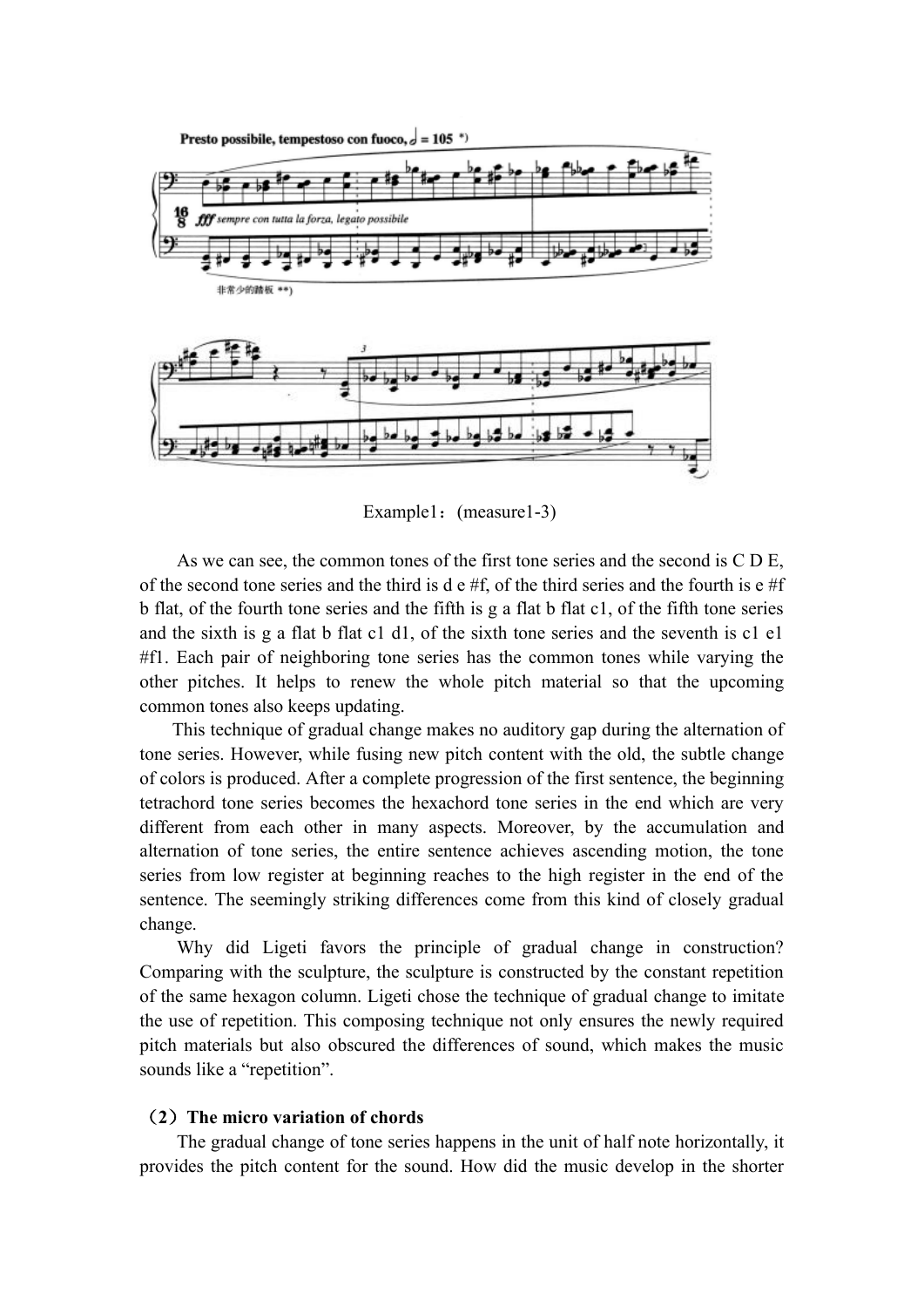quarter note's time within the given pitch material? If we put the neighboring quavers together, the successive chords progression appeared (mainly are triads). During these chords' progressions, Ligeti also applied the principle of gradual change between neighboring chords in quarter note's time which makes it seems like a micro variation of the chords. (See example 2) The basic rule is still to remain most of the pitches while adjusting a few pitches, by manipulating a few pitches higher or lower, adding or deleting a few pitches, and transposing the pitch in different register before minor adjustment. The micro variation of chords' mainly happens among triads, and occasionally happens in dyads or other pitch class sets.



Example 2: (the chord progression of quarter note's time in the first sentence on right hand)

Based on the observation, the micro variation of chords not only absorbs the pitch material of the tone series, but also follows the principle of gradual change.

### (**3**)**The broken chords**

In the shortest eighth note's time, Ligeti broke the chords of quarter note's and deliberately arranged the pitches into an alternation between single note and double-note. This concept of decomposing sonority is just like the broken chords. This traditional composing technique help to solve the problem of how to settle the pitches in eighth note's time.

By the application of gradual change in tone series, micro variation of chords and broken chords, Ligeti presented the unique texture in the score. Till now, this article has already discussed the musical construction horizontally and related composition techniques.

### (**4**)**Figuration motif**

Another unusual aspect of musical development horizontally is the distinctly fluctuating lines in voices, which is obviously influenced by the sculpture. Different from the strict repetition of the waves in sculpture, Ligeti incorporated the figuration motives within the lines. The figuration motives become the dominant cell in musical construction. In the same layer of line, every four quavers constitute a figuration motif and conduct a regular variation systemically. If we take a deep inspection on the figuration motives, the distinct characters of gesture and sound will be found. Based on the direction of motion, the intervals and the shape of contours, the figuration motives could be divided into three types: the turn motif, the wave motif, the zigzag motif and their variants.

The turn motif: This type of figuration motif is consists of steps and small intervals (within fourth). The direction only changes once and the contour of figuration is placider than the other two types. The shape of the figuration is like a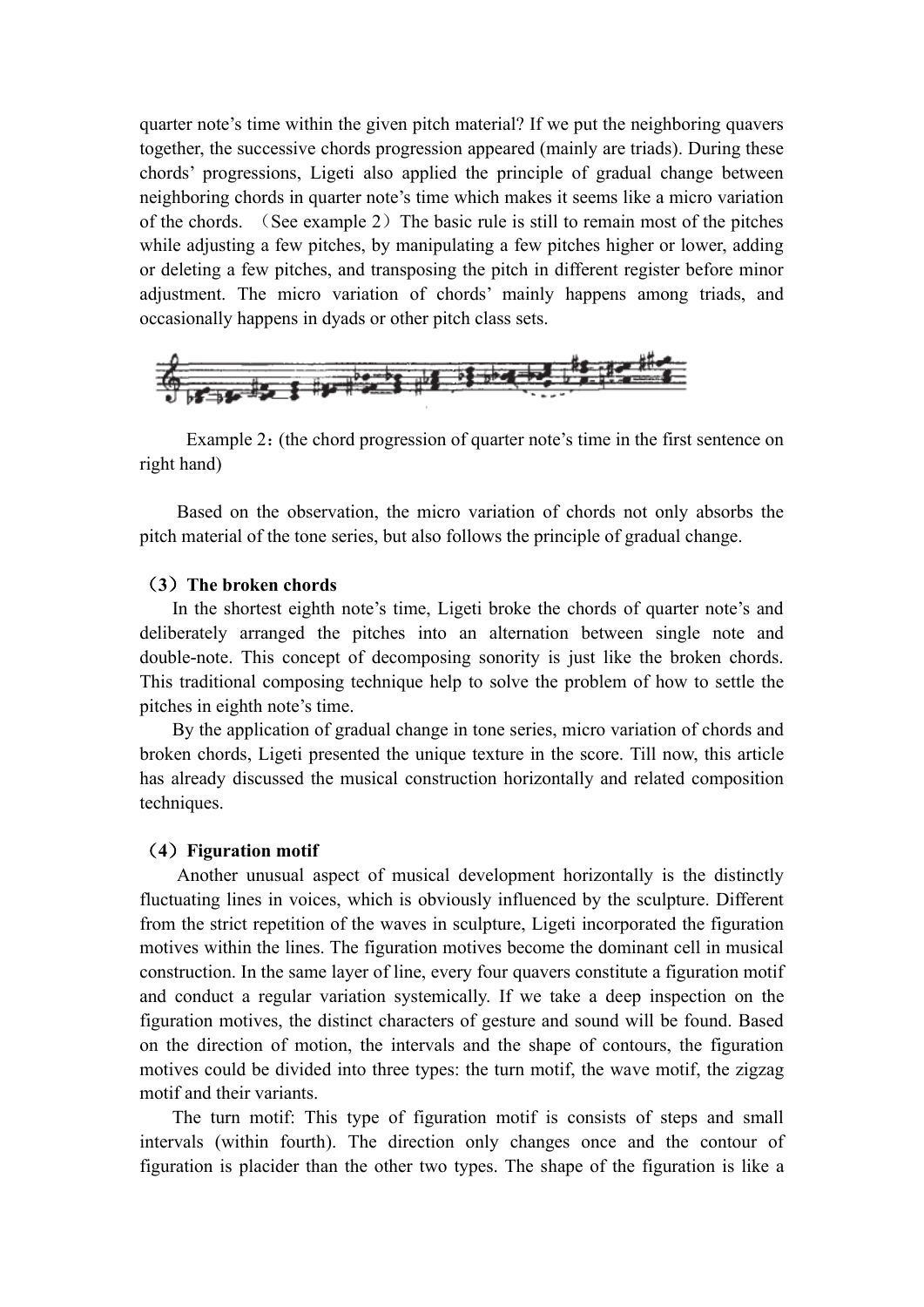turn. See example 3,



Example: 3

Based on the different direction of motion and points of turning, this type of turning figuration has some variants. For example, the highest line in the third, fourth, sixth and seventh group of figuration motif are variants of the turning motif with different extension. See example 4



Example: 4

The wave motif: This type of figuration motif is also constructed by steps and small intervals (within fourth interval). The direction changes twice and the contour of the motif is like the waves. Taking the first group of figuration motif in the first sentence an example, see example 5,



Example: 5

According to the different direction of motion, the order of the intervals' appearance, the range of waving, the diverse proportion and frequency of steps and jumps, the wave motif has many variants. For examples, the fifth group in the first sentence on right hand, the first and fourth group in the second sentence on right hand, the sixth group in the third sentence on right hand are all the variants of the wave motif. See example 6,



The zigzag motif: This type of figuration motif is characterized by consecutive jumps of large intervals (more than fourth). The change of direction happens twice. The large interval involved and fluctuant contour makes this motif zigzag. Taking the third group of the lowest line in the second sentence on left hand for an example, see example 7,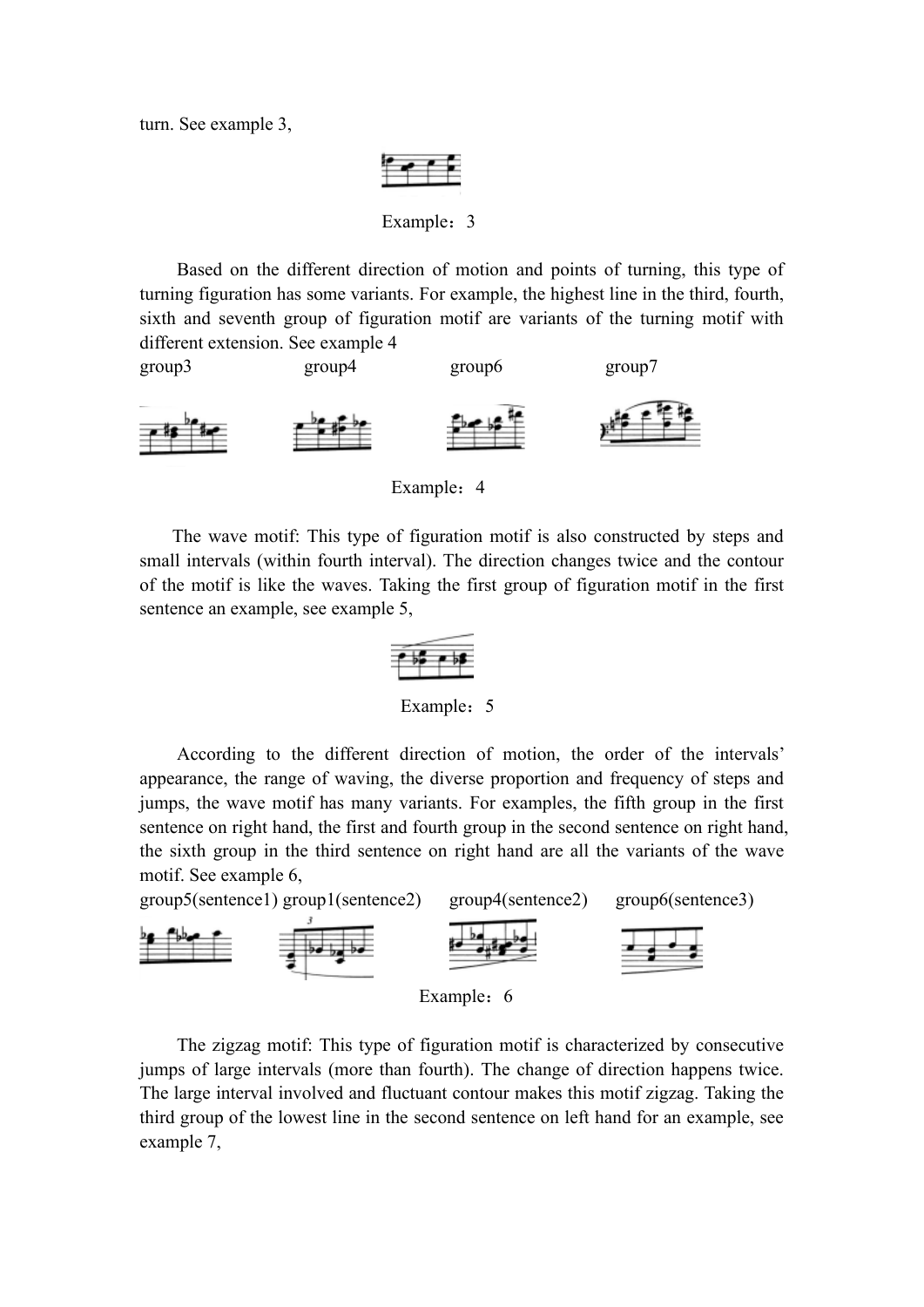

Example: 7

According to the different direction of jumps, the intervals of related pitches and the range of the jumps, the zigzag motif has different variants. The zigzag motif occasionally appeared in the early sentences on left hand, and appeared more often from the fifth sentence on right hand. Taking the second and ninth group of motives in the fifth sentence on right hand for an example, see example 8,

group2(sentence 5) group9(sentence 5)



Example: 8

Starting from the end of measure 27, Ligeti introduced the chords motif in texture. Although the texture is not like previous four quavers' motif anymore, the highest line of the successive chords still applied the figuration motives based on their rhythmic grouping. For example, the highest line of the chords in measure 28 applied the wave motif and turn motif. See example 9,



The turn, wave and zigzag motives are the main patterns in the development of horizontal lines. The sound effects of turn and wave motives are steadier and more introverted, while the zigzag motives are vibrating and aggressive. These motives and their variants are organized together to shape the lines. When these motives are incorporated with different combinations, the sound effects are splendorous. Taking the first sentence to the third sentence on right hand for an example, Ligeti employed a large number of the turn motives and wave motives which make the lines flowing smoothly. Starting from the fourth sentence and especially in the fifth sentence on right hand, Ligeti integrated the zigzag motif into the sentence which immediately makes the lines unstable. The contrasts brought by different motives make music more energetic.

#### **Harmony**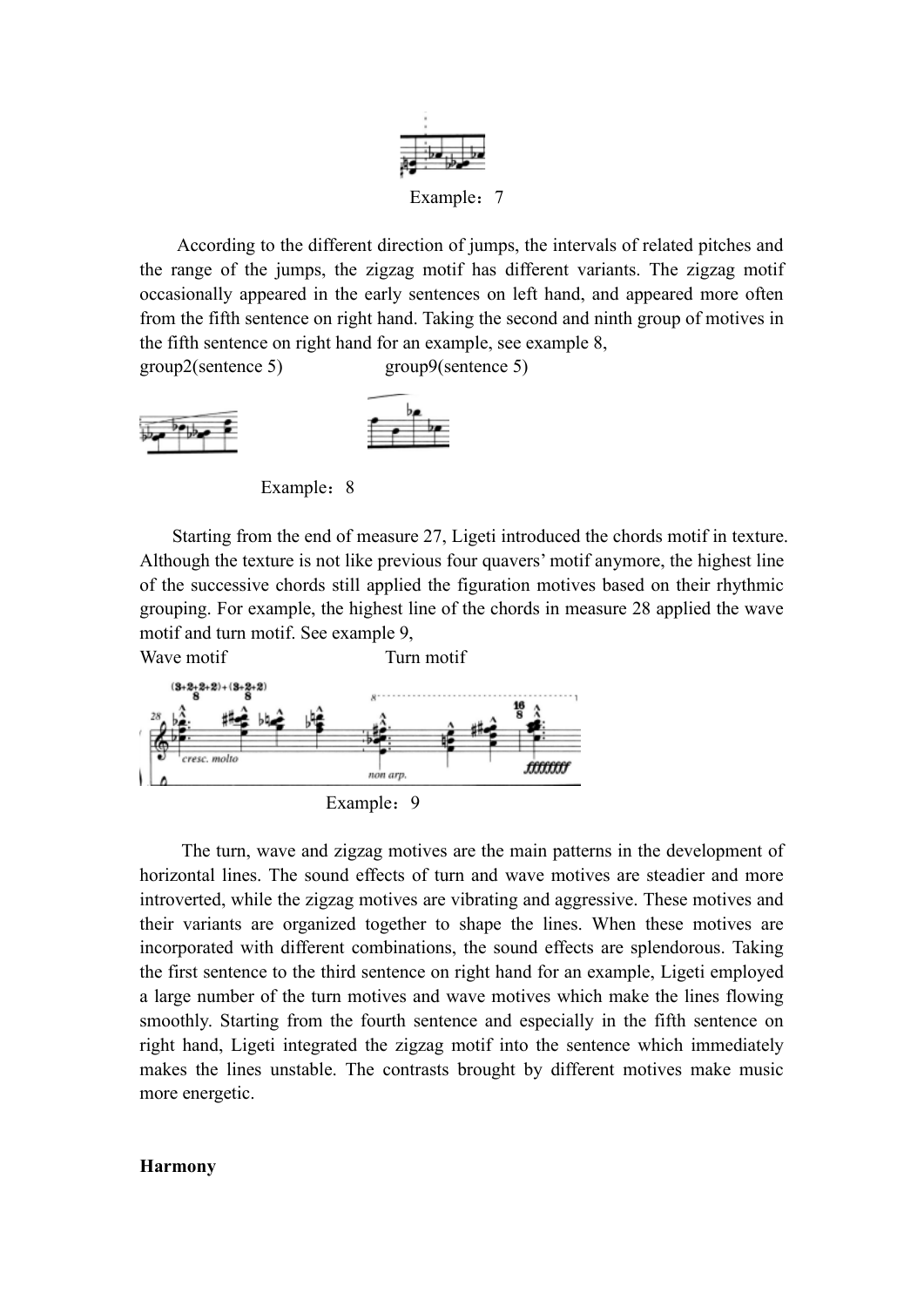The horizontal and vertical relationship is always a crucial aspect in composition. In this etude, two voice complexes are vertically embedded with each other and sounded in unison. How would the harmony progress under this design?

In general, the rich harmony is distributed from simple to complex and from less to more across the whole piece. The harmonic rhythm is fast and steady. Though many passages are rooted in the same harmony, Ligeti applied different inversions of harmony and putted pitches in unequal positions. These adjustments made the interval relationship vary all the time which also changed the colors of each sonority. This special treatment of harmony is to satisfy the music construction in horizontal, such as the given pitch material from tone series and figuration motifs. As a result, the sonority is varying constantly under this design. The following paragraphs will take sentences on right hand as examples to analyze the harmonic activities.

# **Harmonic analysis of 10 sentences on the right hand. (The length of the sentence is measured by quavers, rests are not included)**

 From the first sentence to the third, the composer used very rich harmony, including different kinds of triads, different kinds of seventh chord, parts from diatonic scale, parts from pentatonic scale and some unusual pitch class sets. Based on this foundation, the composer particularly stressed the pitch class set [0,2,6] which has strong major third and whole tone quality. For example, [0,2,6] appeared 13 times in the first sentence (length of 18 quavers), appeared 11 times in the second sentence (length of 34 quavers), appeared 14 times in the third sentence (length of 42 quavers).

Starting from the fourth sentence (length of 48 quavers), we could see more diversified quality of the harmony, their ratio changed as well. For example, [0,2,6] appeared only 7 times, different kinds of triads increased to 11 times, seventh chords increased to 8 times while [0,2,5] increased to 5 times.

 The fifth sentence (length of 80 quavers) is quite sectional in terms of harmony. Each section is dominated by certain kind of harmonic quality. We could divide this sentence into three sections  $(23+24+33)$ . In the first section,  $[0, 2, 7]$  and  $[0, 2, 5, 7]$ 7] are dominating ( each appeared 9 times and 10 times). The middle section has a transitional function, dominated by  $[0, 3]$  and  $[0, 4]$  (each appeared 12 times). The last section is of 33 quavers' length, dominated by different kinds of triads (appeared 22 times).

 The sixth sentence's (length of 66 quavers) harmony goes back to diversified. [0, 2,6] appeared at most (12 times), seventh chords increased to 9 times, triads decreased to 6 times. At the same time, the other pitch class sets take their positions,  $[0, 2, 7]$  appeared 6 times,  $[0, 2, 5, 7]$  decreased slightly to 5 times, parts of diatonic scale appeared 5 times.

The seventh sentence (length of 85 quavers) maintains the diversity. Different kinds of seventh chords increased drastically to 20 times, triads increased to 11 times. When the sentence went to 2/3 point, [0, 1, 6] was newly introduced and appeared 10 times in the whole sentence. This new harmony is built on semitone and fourth., it foreshadows the appearing of block chords. What other sets that come along are  $[0, 2, 1]$ 5](appeared 7 times),  $[0, 1, 5]$ (5 times), parts of diatonic scale (5 times).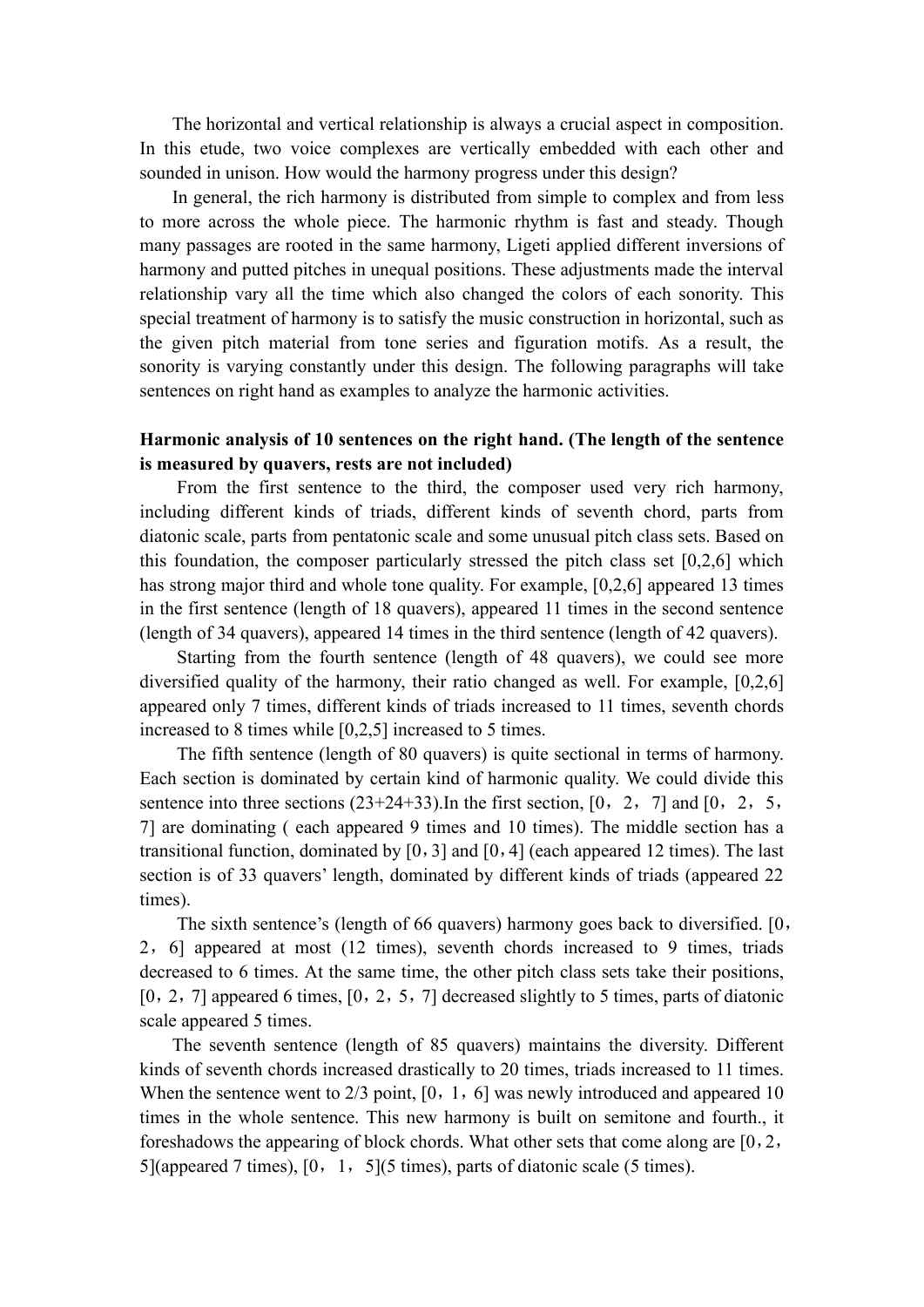The harmony of the eighth, ninth and tenth sentences changed quite a lot, because the texture of one layer changed. What was broken chords became block chords. As the motives of the chords changed to different patterns, the synchronized embedded texture ended. The length of the block chords are double or triple times of a quaver. Ligeti is very sophisticated this kind of rhythmic design. He let one layer flowing in steady even rhythm while let the block chord layer become irregular and wild. The harmony then would be inevitably influenced by the changing of rhythmic pattern. The interval of fourths are overlaid on each other and stressed, however they are actually the transposition of  $[0, 1, 6]$  which appeared in the seventh sentence. As more and more notes from this pitch class set adding in, the sonority became more and more complicated. See example 10,



Example: 10 (measure 28-29)

Taking the first three quavers of measure 29 for example, the chord on the right hand was [0, 1, 3, 5, 7]. As we add each quaver of the left hand, the harmony became consecutive [0,1,2,3,5,7,9],[0,1,3,5,7,8],[0,2,3,5,7,9]. This kind of intensive harmony has never appeared in this piece before.

As the piece develop to the second half of the tenth sentence, that is from measure 39 till the end of the piece (length of 76 quavers), the texture came back the embedded type, and the harmony became simple again. What appeared in the first seven sentences came back again. For examples, parts from diatonic scale appeared 6 times, seventh chords 4 times, triads 4 times, important pitch class sets like [0, 2, 6],  $[0, 1, 6]$ ,  $[0, 2, 5]$ ,  $[0, 2, 5, 7]$  reappeared together with the pentatonic set  $[0, 1, 6]$ 2,4,7] and some other short sets. The harmony of the ending measure 43 reduced to the repetition of semitones (see example 11) and then disappeared, imitating the sculpture ascending to the sky.



Example: 11 (measure 43)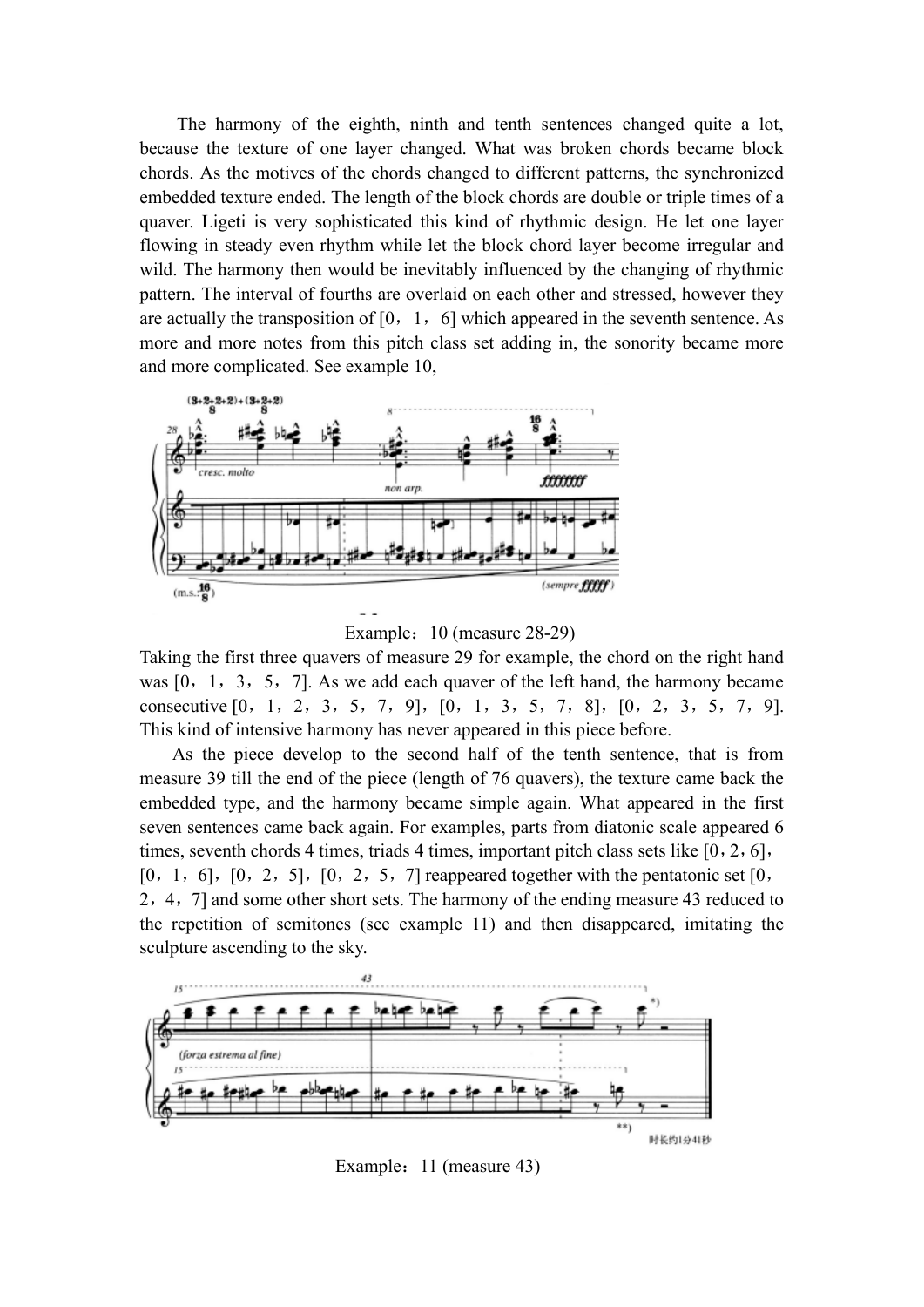As we could see, although the pitch materials and the contours of the outer voices are limited, the composer still planned rich and intensive harmony for this piece, thus keeping a thick and dense sonority while running in a fast tempo. We could feel the sculpture's metal quality and column shape in this etude.

#### **Epilogue**

This etude's sonority seems to be chaotic, but actually well and carefully conceived by the composer. Ligeti constructed the horizontal pitches and vertical harmony very cautiously while compacting all the materials into 10 phrases. The composer successfully brings the spirit of the sculpture "Columna infinita" into this etude. The thick embedded texture runs fast and forcefully, giving us primitive impression. The fluctuant voices and rich harmony come together to show us chaotic sonority. The motives changed gradually to give us the sense of repetition and moving at the same time. "Music is the flowing form of the sculpture." Ligeti's this etude is the best modern example for this motto.

#### **Bibliography**:

Richard Dufallo, Tracking:Composers Speaks with Richard Dufallo (New York: Oxford University Press, 1989).

Richard Steinitz."Ggorgry Ligeti,Music of the Imagination". Northeastern University Press,2003. Jonathan W. Bernard, "Inaudible Structures, Audible Music: Ligeti's Problem, and His Solution," Music Analysis (1987).

Chen hong-duo, Ligeti's structural thinking[M]. Shanghai,Shanghai Conservatory of music press.2007

Chen hong-duo, Ligeti piano etudes. Shang hai, Shanghai music publishing house. 2018.

Michael D. Searby, Ligeti's Stylistic Crisis: Transformation in His Musical Style, 1974-85 (New York: Scarecrow Press, 2009).